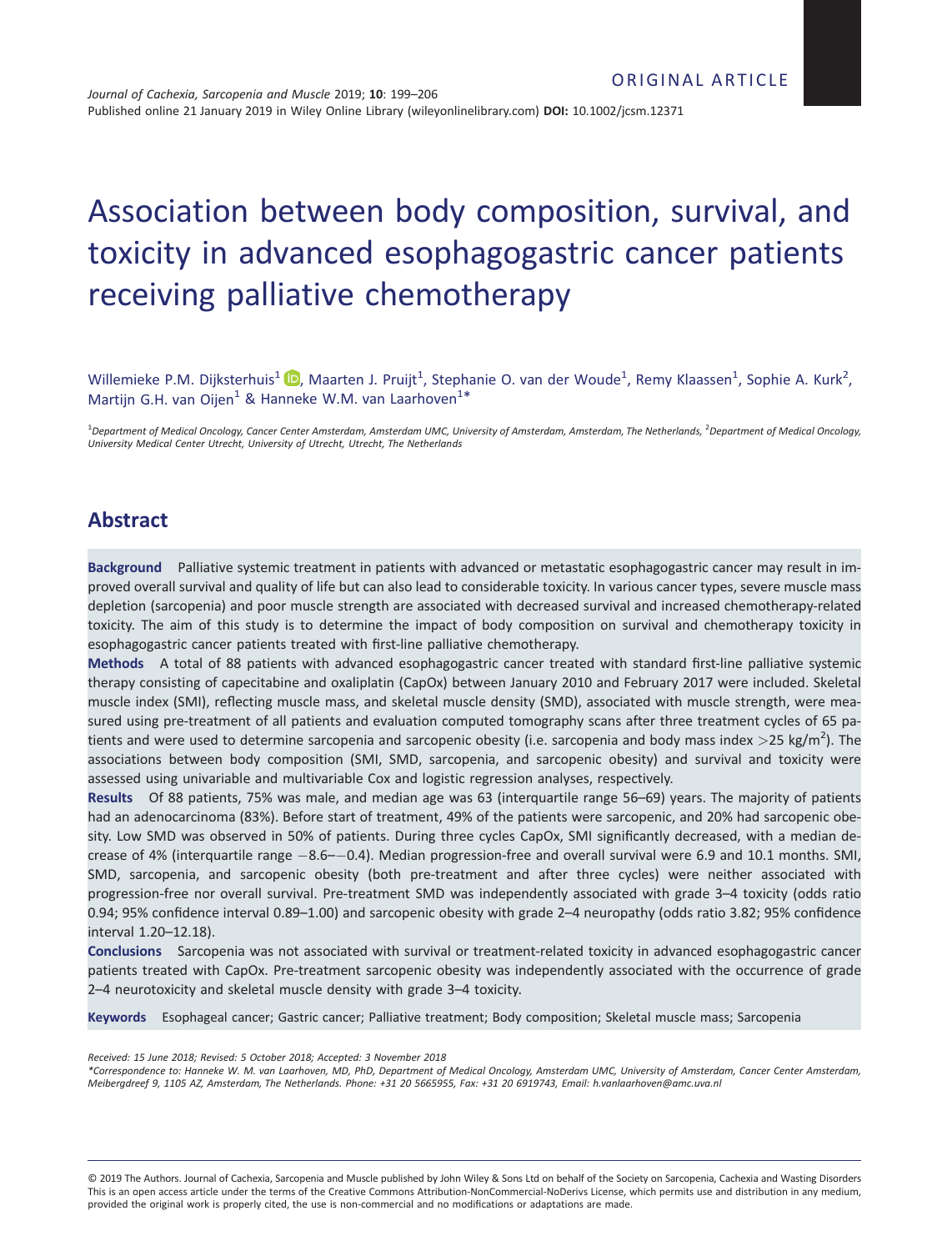# **Introduction**

Esophagogastric cancer is often diagnosed when curative treatment options are not available.<sup>1,2</sup> Palliative chemotherapy is considered standard treatment because it can improve survival and quality of life in incurable esophagogastric cancer patients. $3,4$  Currently, doublet therapy with a fluoropyrimidine and platinum compound is recommended as first-line palliative chemotherapy, providing a survival benefit of several months. $5,6$  Unfortunately, chemotherapy often causes toxicity, which may result in dose reductions, suspension, and discontinuation of chemotherapy and can thereby compromise treatment efficacy. Excess toxicity may also lead to a reduction in quality of life. The identification of patient or tumour characteristics that are related to toxicity and survival has the potential to improve quality of care by enabling more individually aligned treatment plans.

A characteristic of increasing interest is the loss of skeletal muscle mass. In various cancer types, the depletion of skeletal muscle mass (sarcopenia) is associated with decreased survival and increased risk of complications after surgery and systemic treatment-related toxicity. $7-10$  Muscle mass can be easily determined by assessment of skeletal muscle index (SMI) using computed tomography (CT) scans that are routinely acquired for pre-treatment staging and treatment evaluation. Furthermore, muscle strength or quality is associated with skeletal muscle density (SMD), which can be measured then as well. $^{11-14}$ 

Previous studies in esophagogastric cancer patients during curative treatment found that sarcopenia was associated with increased chemoradiotherapy-related toxicity, increased post-operative complications, and decreased survival rates. $15-20$  Furthermore, during neoadjuvant treatment, sarcopenic obesity has been associated with higher risk of dose reductions. $^{21}$  However, studies investigating the association between muscle mass and outcome in the palliative setting are limited. Only one study investigated SMD in a small study population in gastric cancer patients and found that low SMD is associated with poor survival. $^{11}$  No studies in the palliative have investigated the association between muscle mass depletion and toxicity. Investigating the relation between muscle mass loss and outcome in advanced esophagogastric cancer patients seems relevant because weight loss is common during palliative treatment (due to cancer-related cachexia and dysphagia resulting in malnutrition), which could lead to the loss of skeletal muscle mass.<sup>22,23</sup>

The aim of our study was to explore associations between skeletal muscle mass and density, sarcopenia and sarcopenic obesity, and survival and chemotherapy toxicity in esophagogastric cancer patients treated with first-line palliative chemotherapy.

# **Material and methods**

### *Study population*

Between January 2010 and July 2017, all patients in the Academic Medical Center with incurable esophageal, gastroesophageal junction, or gastric cancer that received at least one cycle of standard first-line palliative systemic therapy consisting of capecitabine and oxaliplatin (CapOx) were included in the study ( $n = 118$ ). Patients that did not have a CT scan or a positron emission tomography-CT scan containing images of the third lumbar vertebra within 60 days prior to start of treatment (*n* = 25) and patients that had palliative systemic treatment before a scan was made (*n* = 5) were excluded. A total of 88 patients with at least one useful CT scan were ultimately included, of which 65 had a second (evaluation) CT scan performed after three  $(n = 60)$  or two  $(n = 5)$ cycles of chemotherapy (*Figure* 1).

#### *Treatment*

Standard first-line palliative systemic therapy consisted of the fluoropyrimidine capecitabine (1000 mg/m<sup>2</sup>, taken orally two times a day from Days 1–14) and platinum compound oxaliplatin (130 mg/m<sup>2</sup>, administered intravenously on Day 1) in a three weekly cycle, with a maximum of six successive cycles followed by capecitabine monotherapy. Optionally, oxaliplatin could be reintroduced in case of progressive disease during capecitabine monotherapy. Treatment was discontinued in case of disease progression, inacceptable toxicity, or on patient's request. Toxicity was assessed using the Common Terminology Criteria for Adverse Events (version 4.03) by recording the highest Common Terminology Criteria for



#### *Journal of Cachexia, Sarcopenia and Muscle* 2019; **10**: 199–206 DOI: 10.1002/jcsm.12371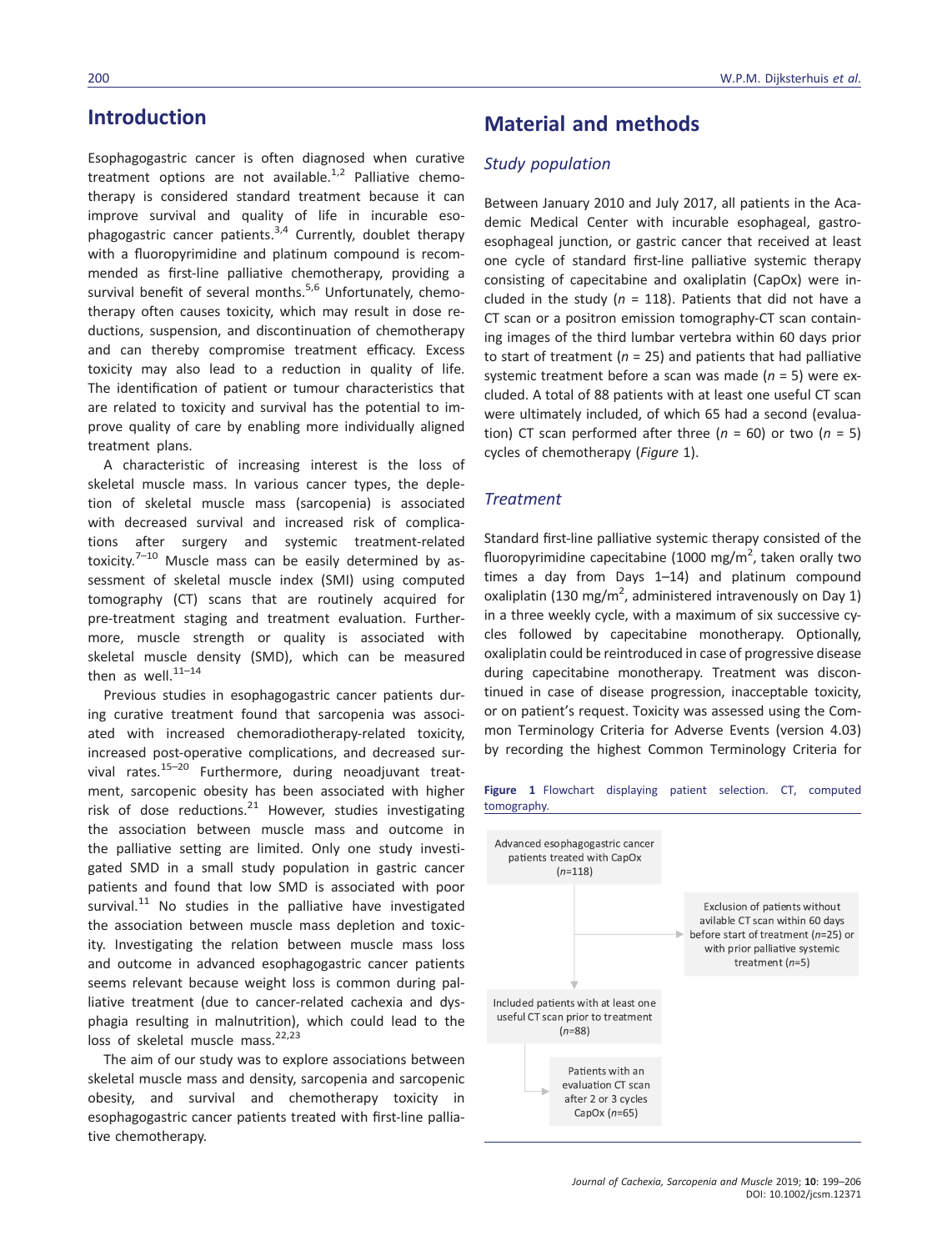Adverse Events grade of each adverse event throughout all cycles of first-line treatment. $^{24}$  Survival was calculated from the day metastatic disease was histologically confirmed or, if not available, diagnosed by imaging (*n* = 2), to date of death (overall survival), date of radiological progression according to Response Evaluation Criteria in Solid Tumors, clinical progression on CapOx or capecitabine monotherapy (progression-free survival; PFS), and lost-to-follow-up or end of follow-up (19 March 2018).

## *Skeletal muscle index and skeletal muscle density assessment*

Pre-treatment CT scans (CT 1) and evaluation CT scans after the second or third treatment cycle (CT 2) with administration of intravenous contrast were assessed for body composition. According to the CT protocol in our centre, patients were scanned in the late portal venous phase, as routinely performed in cancer patients, with a tube voltage of 120 kV, regularly used in contrast-enhanced scans. The medical imaging software Slice-O-Matic<sup>®</sup> (version 5.0; Tomovision, Montreal, Quebec, Canada) was used to identify and demarcate the skeletal muscle compartments at the L3 level using predetermined cut-off points for Hounsfield units (HU)  $(-29$  to +150).<sup>8,14,25</sup> Using two single-slice axial images, the average surface areas of the psoas muscles, abdominal wall muscles, and paraspinal muscles, in which transverse and spinous processes were visible, were used to determine muscle area. CT scans were analysed by a trained investigator (M. P.). SMI  $\rm (cm^2/m^2)$  was determined by normalizing the obtained muscle area (cm<sup>2</sup>) for squared body height (m<sup>2</sup>). SMD was expressed as mean HU-value of the skeletal muscle cross sectional areas.

We used specific cut-off values for SMI and SMD that are correlated with reduced survival in a large cohort consisting of patients with solid tumours, taking into account BMI and sex as defined by Martin *et al*. <sup>8</sup> Sarcopenia was defined as SMI *<*43 cm<sup>2</sup> /m<sup>2</sup> in male patients with BMI *<*25 kg/m<sup>2</sup> and SMI  $\langle$ 53 cm<sup>2</sup>/m<sup>2</sup> if BMI  $>$ 25 kg/m<sup>2</sup>; in female patients, sarcopenia was set at SMI <41 kg/m<sup>2</sup> irrespective of BMI. Cut-off values for SMD were *<* 41 HU in non-overweight patients (BMI *<*25 kg/m<sup>2</sup> ) and *<*33 HU if BMI *>*25 kg/m<sup>2</sup> for both sexes. Sarcopenic obesity was defined as sarcopenia combined with overweight or obesity (BMI >25 kg/m<sup>2</sup>).

## *Statistical analysis*

Patient and tumour characteristics are presented as mean with standard deviation, median with interquartile range (IQR), or counts and percentages. SMI and SMD of CT 1 and CT 2 were compared using the paired *t*-test or Wilcoxon signed rank test, whichever was appropriate. Correlations between continuous variables were determined using Pearson's correlation coefficient in case of normally distributed data and Spearman in non-normally distributed data. The association of SMI and SMD with survival, toxicity, and response on chemotherapy was tested using Cox proportional hazard and logistic regression, respectively. Variables were added as confounders to multivariable regression analyses if the association/correlation of the variable with both the determinant and the outcome had a *P* value lower than 0.2.

For all other analyses, a *P* value lower than 0.05 was regarded as statistically significant. Statistical analyses were performed with IBM SPSS Statistics for Windows (Version 24.0 IBM Corp. Armonk, NY, USA).

# **Results**

#### *Patient characteristics*

Characteristics of the 88 included patients are displayed in *Table* 1. Seventy-five percent of the patients were male,

| Table 1. Patient characteristics and body composition |  |  |  |
|-------------------------------------------------------|--|--|--|
|-------------------------------------------------------|--|--|--|

|                                                | All patients<br>$(n = 88)$ |
|------------------------------------------------|----------------------------|
| <b>Baseline characteristics</b>                |                            |
| Men- $no(%)$                                   | 66 (75.0%)                 |
| Age in years—median (IQR)                      | 63.0 (56-69)               |
| Tumour location-no (%)                         |                            |
| Oesophagus                                     | 47 (53.4%)                 |
| Gastro-esophageal junction                     | 25 (28.4%)                 |
| Stomach                                        | 16 (18.2%)                 |
| Histology—no (%)                               |                            |
| Adenocarcinoma                                 | 73 (83.0%)                 |
| Squamous cell carcinoma                        | 15 (17.0%)                 |
| WHO performance status-no (%)                  |                            |
| $0$ or $1$                                     | 78 (88.6%)                 |
| >2                                             | 10 (11.4%)                 |
| Reported weight loss before start of treatment |                            |
| —no (%)                                        |                            |
| < 8%                                           | 49 (55.7%)                 |
| $>8\%$                                         | 38 (43.2%)                 |
| Unknown                                        | $1(1.1\%)$                 |
| Prior curative treatment—no (%)                | 40 (45.5%)                 |
| Metastatic dissemination-no (%)                |                            |
| Only lymphatic                                 | 29 (33.0%)                 |
| Hematogenous                                   | 59 (67.0%)                 |
| Number of metastatic sites-no (%)              |                            |
| 0 or 1                                         | 37 (42.0%)                 |
| >2                                             | 51 (58.0%)                 |
| Treatment and toxicity                         |                            |
| Days between CT 1 and start of CapOx-          | 18 (7.3-29.0%)             |
| median (IQR)                                   |                            |
| Days between CT 1 and CT 2-median (IQR)        | 79 (66.5-89.0%)            |
| Number of completed CapOx cycles—no (%)        |                            |
| $1 - 3$                                        | 39 (44.3%)                 |
| $4 - 6$                                        | 40 (45.5%)                 |
| > 6                                            | $9(10.2\%)$                |
| Capecitabine monotherapy—no (%)                | 37 (42.0%)                 |
| Toxicity grade 3 or 4-no (%)                   | 32 (36.4%)                 |
| Neuropathy grade 2-4-no (%)                    | 18 (20.5%)                 |
| Hematologic toxicity grade 3-4-no (%)          | 21 (23.9%)                 |
| Dose reduction or delay-no (%)                 | 56 (63.3%)                 |

CapOx, capecitabine/oxaliplatin; IQR, interquartile range.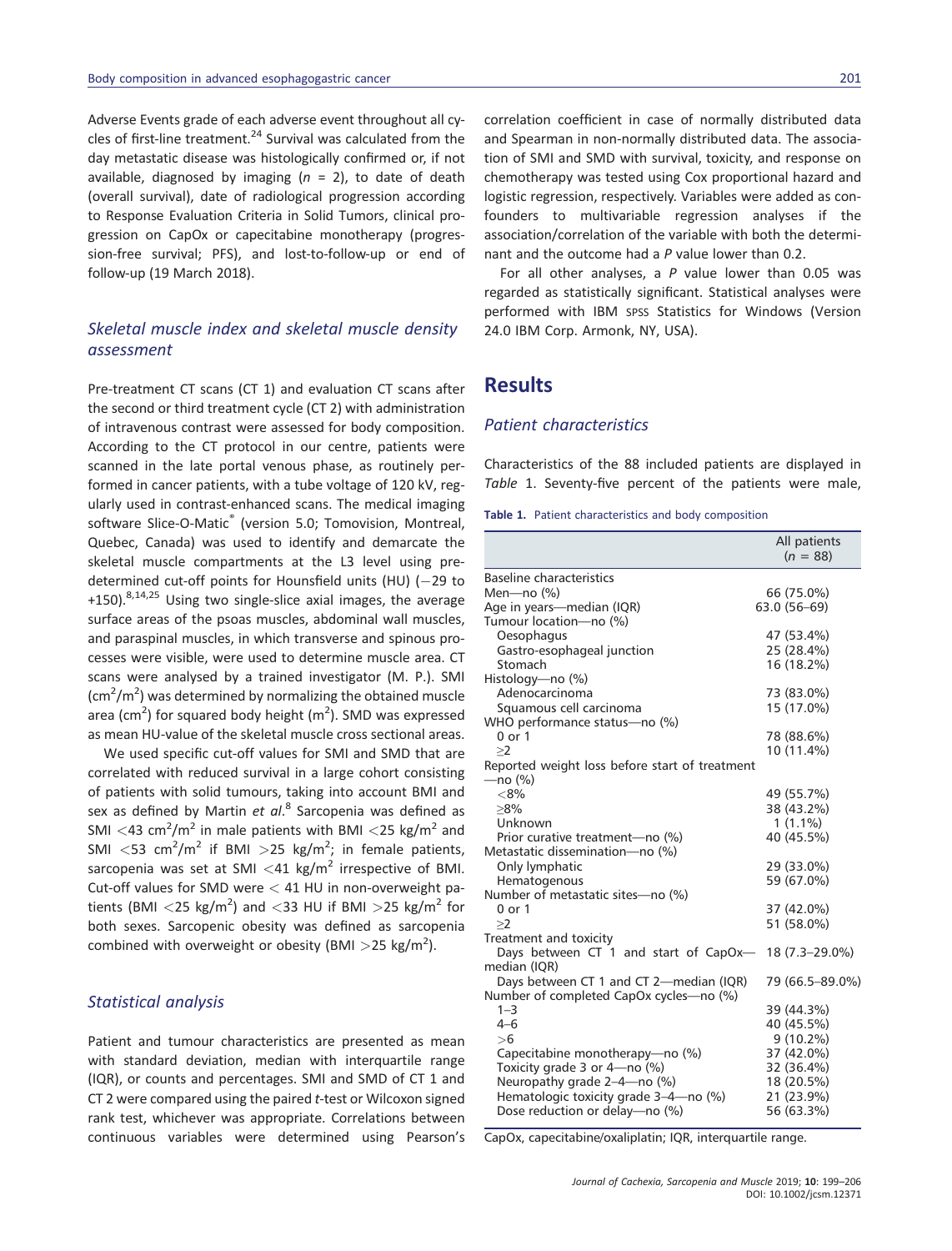and median age at diagnosis of metastatic disease was 62.2 years (IQR 56–69). The majority of the patients had an adenocarcinoma (83% vs. 17% squamous cell carcinoma), and 47 (53%) of the tumours were localized in the oesophagus, 25 (28%) around the gastro-esophageal junction, and 16 (18%) in the stomach, respectively. A total of 143 (93%) scans were performed in our centre; all scans were assessed by expert radiologists from our centre. Median time between the baseline CT (CT 1) and start of the first CapOx cycle was 18 days (IQR 7.5–32).

The majority of the patients had one to three (*n* = 39, 44%) or four to six cycles (*n* = 40, 46%) of CapOx, and 42% of the patients continued with capecitabine monotherapy after CapOx. In 56 patients (63%), doses of capecitabine and/or oxaliplatin were reduced or postponed due to toxicity. Thirty-two patients (36%) had grade 3–4 toxicity (including hematologic toxicity); 18 patients (21%) experienced peripheral sensory neuropathy grade 2 or higher.

### *Body composition*

*Table* 2 shows SMI, SMD, BMI, and the number of sarcopenic and sarcopenic obese patients in CT 1 and CT 2 for all patients, men and women. Mean pre-treatment SMI was 46.9 cm<sup>2</sup>/m<sup>2</sup> for all patients, and 48.0 and 38.4 cm<sup>2</sup>/m<sup>2</sup> for male and female patients, respectively, which differed significantly (*P <* 0.001; *Table* 2). Mean pre-treatment SMD for the entire group was 37.8 HU and did not differ between men and women in CT  $1$  ( $P = 0.265$ ). Fifty percent of all patients had a SMD below cut-off value (*Table* 2), reflecting poor quality of muscle tissue. Nearly half of the patients had sarcopenia before start of treatment (48.9%), and 19.7% had sarcopenic obesity.

Skeletal muscle index was significantly lower on the second CT scan in the whole group and for male and female patients independently (*P <* 0.001, *P <* 0.001, and *P* = 0.011, respectively), with a median difference of  $-4.0\%$  (IQR  $-8.6$ – $-0.4$ %) for all patients. SMD and BMI were comparable in CT 1 and CT 2 (*P* = 0.840 and *P* = 0.122, respectively). The proportion of patients with sarcopenia increased over time (CT 1 49% vs. CT 2 55%) in all patients (*Table* 2). The amount of sarcopenic obese patients increased from 19% in CT 1 to 22% in CT 2 (*P <* 0.001).

#### *Survival*

One patient was excluded for survival analyses because trastuzumab was added to CapOx after the third treatment cycle. Median progression-free survival of remaining patients (*n* = 87) was 6.9 months (IQR 3.7–10.3), and overall survival was 10.1 months (IQR 5.0–16.1).

| ody composition                                           |                                 | $T1(n = 88)$ $CT2(n = 65)$ P value |                                                            | $CT 1 (n = 66)$                                                                    | $CT 2 (n = 50)$ $P value*$ |                                                                                                          | $CT 1 (n = 22)$                                                            | $CT 2 (n = 15)$ P value*                                                      |                                                                                            | P value <sup>#</sup>                                                                                 |
|-----------------------------------------------------------|---------------------------------|------------------------------------|------------------------------------------------------------|------------------------------------------------------------------------------------|----------------------------|----------------------------------------------------------------------------------------------------------|----------------------------------------------------------------------------|-------------------------------------------------------------------------------|--------------------------------------------------------------------------------------------|------------------------------------------------------------------------------------------------------|
| MI cm <sup>2</sup> /m <sup>2</sup> —mean (SD)             | 46.9 (9.9)                      |                                    |                                                            |                                                                                    |                            |                                                                                                          | $(0.0014 39.9 (4.6) 30.8514 35.9 (8.5) 30.2652 24.1 (22.6-26.4) 2<0.0016$  |                                                                               | $\begin{array}{c c}\n\hline\n0.011^a \\ 0.942^a \\ 0.120^c \\ 0.001^e\n\end{array}$        | $\begin{array}{c}\n\hline\n\left(0.001\right)\n\\ 0.265\n\\ 0.512\n\\ 0.629\n\\ \hline\n\end{array}$ |
|                                                           | 87.8 (8.9)                      | 44 4 (10.0)<br>38 6 (9.0)          | $\frac{0.001^a}{0.840^a}$<br>0.840 $\frac{0.122}{0.011^e}$ | 48.0 (9.3) 46.6 (9.8)<br>38.4 (9.0) 39.5 (8.7)<br>23.4 (21.4–26.1) 23.2 (21.7–26.1 |                            |                                                                                                          |                                                                            | $\begin{array}{c} 37.0 (6.3) \\ 35.4 (9.9) \\ 23.2 (22.0 - 26.3) \end{array}$ |                                                                                            |                                                                                                      |
| SMD, HU—mean (SD)<br>3Ml, kg/m <sup>2</sup> —median (IQR) | 23.4 (21.6-26.1) 23.2 (21.7-26. |                                    |                                                            |                                                                                    |                            |                                                                                                          |                                                                            |                                                                               |                                                                                            |                                                                                                      |
| MI category-no (%)                                        |                                 |                                    |                                                            |                                                                                    |                            |                                                                                                          |                                                                            |                                                                               |                                                                                            |                                                                                                      |
| Underweight ( $<$ 18.5 kg/m <sup>2</sup> )                | $5(5.7\%)$                      | 3(4.6%)                            |                                                            | $3(4.5\%)$                                                                         | 2(4.0%)                    |                                                                                                          |                                                                            |                                                                               |                                                                                            |                                                                                                      |
| Normal weight (20-24.9 kg/m <sup>2</sup> )                | 54 (61.4%)                      | 13 (66.2%                          |                                                            |                                                                                    | 33 (66.0%                  |                                                                                                          |                                                                            |                                                                               |                                                                                            |                                                                                                      |
| Dverweight (≥25 kg/m <sup>2</sup> )                       | 29 (32.9%)                      | 9(29.2%                            |                                                            |                                                                                    | $5(30.0\%$                 |                                                                                                          |                                                                            |                                                                               |                                                                                            |                                                                                                      |
| arcopenia-no (%)                                          | 43 (48.9%)                      | 86 (55.4%                          |                                                            | 42 (63.6%)<br>21 (31.8%)<br>29 (43.9%)<br>13 (19.7%)<br>13 (42.4%)                 | 25 (50.0%)                 |                                                                                                          | 2 (9.1%)<br>12 (54.4%)<br>8 (36.4%)<br>8 (3.6%)<br>14 (18.2%)<br>4 (72.7%) | 1 (6.7%)<br>10 (66.7%)<br>4 (26.7%)<br>11 (73.3%)<br>2 (13.3%)<br>2 (60.0%)   | $\begin{array}{c} 0.033^{\mathrm{f}}\ 0.029^{\mathrm{f}}\ 0.011^{\mathrm{f}}\ \end{array}$ |                                                                                                      |
| arcopenic obesity-no (%)                                  | $(7(19.3\%)$                    | 4(21.5%                            | $\frac{1}{20001}$<br>$\frac{1}{20001}$                     |                                                                                    | 12 (24.0%)<br>21 (42.0%)   | $\frac{1}{20}$<br>$\frac{1}{20}$<br>$\frac{1}{20}$<br>$\frac{1}{20}$<br>$\frac{1}{20}$<br>$\frac{1}{20}$ |                                                                            |                                                                               |                                                                                            | $0.109^e$<br>$0.574^e$<br>$0.014^e$                                                                  |
| $\sim$ SMD $\sim$ no $\binom{96}{9}$                      | 44 (50.0%)                      | 80 (46.2%                          |                                                            |                                                                                    |                            |                                                                                                          |                                                                            |                                                                               |                                                                                            |                                                                                                      |

**Table 2.** Comparison of body composition between CT 1 and CT 2 and between men and women (CT 1)

Table 2.

Comparison of body composition between CT 1 and CT 2 and between men and women (CT

patients  $\overline{4}$ 

All patients Male Female

 $\overline{a}$ 

Male

Female

*Journal of Cachexia, Sarcopenia and Muscle* 2019; **10**: 199–206 DOI: 10.1002/jcsm.12371

\*Comparison between CT 1 and CT 2 in male and female patients. #Comparison between male and female patients in CT 1.

Comparison between

Comparison between male and female patients in CT

CT 1 and CT 2 in male and female patients.

Paired *t*-test.<br>'Unpaired *t-*test.<br><u>'</u>Wilcoxon signed rank test.

dMann–Whitney

e $\asymp$  $\sim$ 

 $\chi^{\prime}$  test.<br>Fisher's exact test

*U*-test.

BMI, body mass index; CT, computed tomography; HU, Houndsfield units; IQR, interquartile range; SD, standard deviation; SMD, skeletal muscle density; SMI, skeletal muscle index.

IMI, body mass index; CT, computed tomography; HU, Houndsfield units; IQR, interquartile range; SD, standard deviation; SMD, skeletal muscle density; SMI, skeletal muscle index.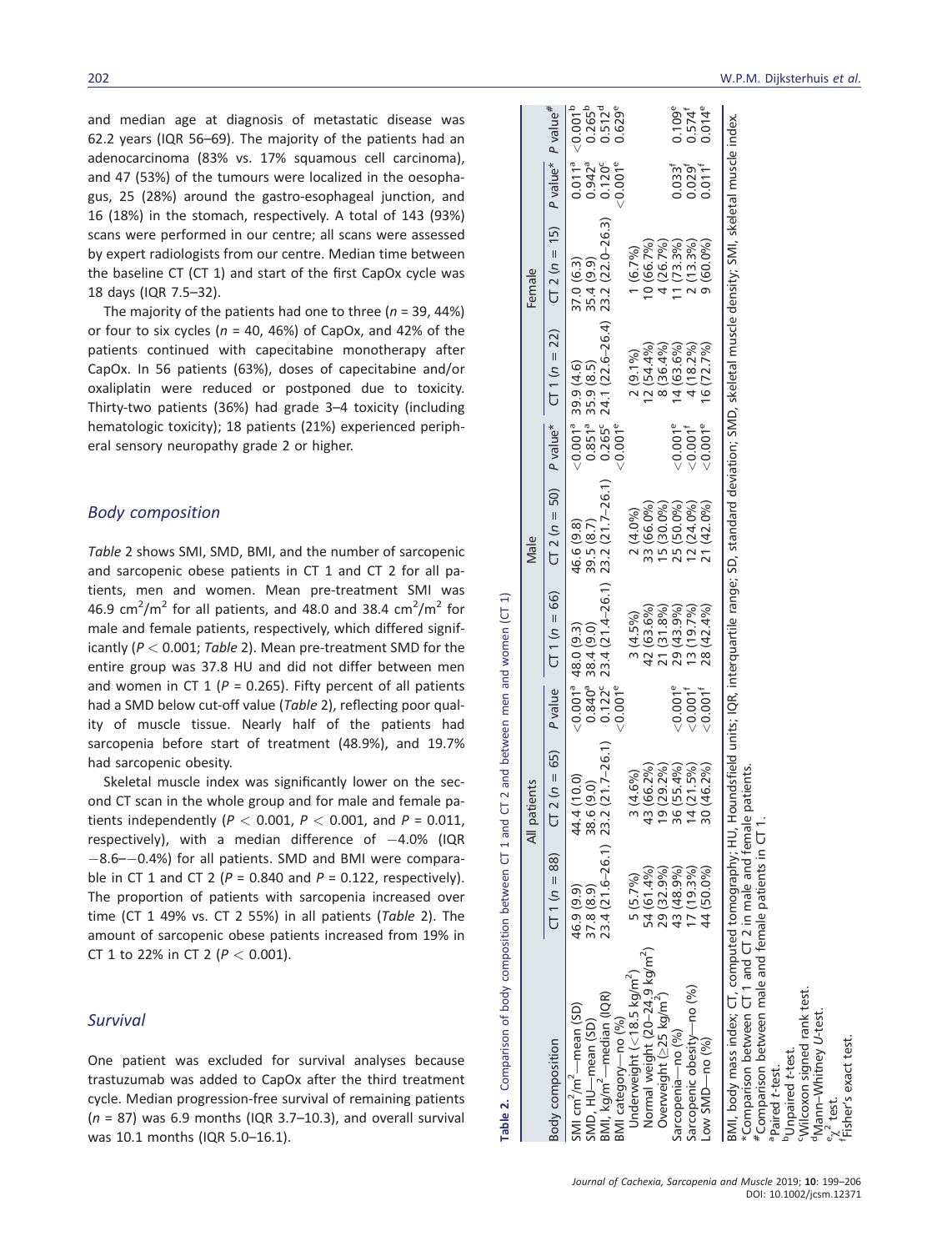In both univariable and multivariable regression analyses, SMI and SMD (pre-treatment and after three cycles) were not independently associated with progression-free or overall survival. Sarcopenia in CT 2 was significantly associated with progression-free survival in univariable analysis [hazard ratio 0.56; 95% confidence interval (CI) 0.33–0.95] but not in multivariable analysis. Sarcopenia (pre-treatment), sarcopenic obesity, low SMD, and BMI did not impact PFS and overall survival, neither did the difference in SMI (ΔSMI), SMD (ΔSMD), or BMI (ΔBMI) between CT 2 and CT 1 (*Table* 3).

#### *Toxicity*

Univariable and multivariable logistic regression analyses for grade 3–4 toxicity and grade 2–4 peripheral sensory neuropathy are presented in *Table* 4.

Pre-treatment SMD (CT 1) was associated with the occurrence of grade 3–4 toxicity [odds ratio (OR) 0.94; 95% CI 0.89–1.00] in both univariable and multivariable logistic regression analyses, and sarcopenic obesity (CT 1) with grade 2 or more peripheral sensory neuropathy (OR 3.82; 95% CI 1.20–12.18). All other parameters were not independently related to (neuro)toxicity.

## **Discussion**

In this first study exploring skeletal muscle features of incurable esophagogastric cancer patients treated with first-line palliative systemic therapy with CapOx, sarcopenia and low muscle density were observed in (nearly) half of our patients

#### **Table 3.** Univariable and multivariable Cox regression analysis

|                                               |           |                      | Progression-free survival |           |                                     |         | Overall survival |                      |         |           |                                     |         |
|-----------------------------------------------|-----------|----------------------|---------------------------|-----------|-------------------------------------|---------|------------------|----------------------|---------|-----------|-------------------------------------|---------|
|                                               |           | Univariable analysis |                           |           | Multivariable analysis <sup>a</sup> |         |                  | Univariable analysis |         |           | Multivariable analysis <sup>b</sup> |         |
|                                               | <b>HR</b> | 95% CI               | P value                   | <b>HR</b> | 95% CI                              | P value | <b>HR</b>        | 95% CI               | P value | <b>HR</b> | 95% CI                              | P value |
| SMI CT 1, $cm2/m2$                            | 1.01      | $0.99 - 1.03$        | 0.243                     | 0.99      | $0.97 - 1.02$                       | 0.647   | 1.02             | $0.99 - 1.04$        | 0.231   | 0.99      | $0.97 - 1.02$                       | 0.588   |
| SMI CT 2, $\text{cm}^2/\text{m}^2$            | 1.02      | $1.00 - 1.04$        | 0.060                     | 1.00      | $0.97 - 1.04$                       | 0.900   | 1.03             | $1.00 - 1.05$        | 0.049   | 1.00      | $0.97 - 1.03$                       | 0.862   |
| $\Delta$ SMI, cm <sup>2</sup> /m <sup>2</sup> | 1.02      | $0.94 - 1.11$        | 0.601                     | 0.94      | $0.86 - 1.02$                       | 0.116   | 0.97             | $0.90 - 1.05$        | 0.544   | 0.97      | $0.88 - 1.06$                       | 0.481   |
| Sarcopenia CT 1                               |           | $0.72$ $0.47-1.11$   | 0.136                     | 0.78      | $0.47 - 1.30$                       | 0.343   | 0.70             | $0.44 - 1.10$        | 0.123   | 0.94      | $0.59 - 1.50$                       | 0.787   |
| Sarcopenia CT 2                               |           | $0.56$ $0.33 - 0.95$ | 0.031                     | 0.76      | $0.41 - 1.41$                       | 0.385   | 0.53             | $0.30 - 0.91$        | 0.022   | 0.88      | $0.47 - 1.64$                       | 0.686   |
| Sarcopenic obesity CT 1                       | 0.90      | $0.52 - 1.56$        | 0.703                     | 0.61      | $0.32 - 1.16$                       | 0.133   | 0.79             | $0.45 - 1.40$        | 0.424   | 0.88      | $0.50 - 1.54$                       | 0.656   |
| Sarcopenic obesity CT 2                       | 0.87      | $0.47 - 1.62$        | 0.663                     | 0.95      | $0.49 - 1.86$                       | 0.890   | 0.98             | $0.52 - 1.84$        | 0.940   | 0.90      | $0.45 - 1.79$                       | 0.765   |
| SMD CT 1, HU                                  | 1.01      | $0.98 - 1.03$        | 0.562                     | 1.01      | $0.98 - 1.04$                       | 0.588   | 1.00             | $0.98 - 1.03$        | 0.609   | 1.00      | $0.97 - 1.03$                       | 0.754   |
| SMD CT 2, HU                                  | 1.01      | $0.98 - 1.04$        | 0.540                     | 0.99      | $0.96 - 1.02$                       | 0.528   | 1.00             | $0.98 - 1.03$        | 0.765   | 0.98      | $0.95 - 1.01$                       | 0.255   |
| ∆SMD, HU                                      | 1.02      | $0.99 - 1.06$        | 0.213                     | 0.98      | $0.94 - 1.01$                       | 0.198   | 1.00             | $0.97 - 1.04$        | 0.852   | 1.00      | $0.96 - 1.04$                       | 0.839   |
| Low SMD CT 1                                  | 1.04      | $0.68 - 1.61$        | 0.850                     | 1.05      | $0.64 - 1.73$                       | 0.835   | 0.94             | $0.60 - 1.47$        | 0.789   | 1.40      | $0.85 - 2.31$                       | 0.193   |
| BMI CT 1, $kg/m2$                             | 0.99      | $0.95 - 1.04$        | 0.719                     | 0.95      | $0.90 - 1.01$                       | 0.100   | 0.99             | $0.95 - 1.04$        | 0.809   | 0.97      | $0.92 - 1.02$                       | 0.181   |
| BMI CT 2, $kg/m2$                             | 1.01      | $0.95 - 1.06$        | 0.828                     | 1.00      | $0.94 - 1.07$                       | 0.862   | 1.03             | $0.98 - 1.10$        | 0.237   | 0.98      | $0.92 - 1.04$                       | 0.417   |
| $\Delta$ BMI, kg/m <sup>2</sup>               | 0.93      | $0.73 - 1.17$        | 0.533                     | 0.84      | $0.64 - 1.10$                       | 0.205   | 0.91             | $0.70 - 1.17$        | 0.460   | 0.86      | $0.67 - 1.09$                       | 0.204   |
| Overweight (BMI $\geq$ 25 kg/m <sup>2</sup> ) | 1.03      | $0.65 - 1.64$        | 0.890                     | 0.84      | $0.50 - 1.42$                       | 0.513   | 1.03             | $0.64 - 1.67$        | 0.895   | 0.96      | $0.60 - 1.55$                       | 0.868   |
|                                               |           |                      |                           |           |                                     |         |                  |                      |         |           |                                     |         |

BMI, body mass index; CI, confidence interval; CT, computed tomography; HR, hazard ratio; HU, Houndsfield units; SMD, skeletal muscle density; SMI, skeletal muscle index. Confounders multivariable analyses.

 $a^3$ Sex, age, WHO performance status  $\geq 2$ , number of metastatic sites  $\geq 2$ .<br> $b^3$ Sex, age, WHO performance status  $\geq 2$ , number of metastatic sites  $\geq 2$ .

<sup>b</sup>Sex, age, WHO performance status ≥2, number of metastatic sites ≥2, hematogenous metastatic dissemination.

(48.9% and 50.0%, respectively). SMI, SMD, sarcopenia, sarcopenic obesity, or BMI (pre-treatment and after three cycles of CapOx) and change in SMI were not related to progression-free or overall survival, whereas a higher SMD was independently associated with a lower risk of grade 3–4 toxicity. Sarcopenic obesity was significantly related with neuropathy.

Although several studies in lung cancer, gastrointestinal cancer, and lymphoma patients, both pre-treatment  $SMI^{7,8,26}$  and  $SMD^{8,11,27-30}$  were associated with overall survival. We did not observe this association, either due to limited power of our study or the relatively large number of overweight patients in our population with baseline sarcopenia [17 of 43 (39.5%); *Table* 2] that could have been a protective factor for survival, a phenomenon that is referred to as the obesity paradox. $8,31$  Other causes of the specifics of esophagogastric cancer patients have to be identified in future studies. In addition, the difference in skeletal muscle mass index pre-treatment and after three cycles of CapOx (ΔSMI) was not associated with survival, in contrast to earlier findings in metastatic colorectal patients who received firstline treatment with CapOx.<sup>30</sup> However, ΔSMI tended towards statistical significance in multivariable analysis for PFS (hazard ratio 0.94; 95% CI 0.86–1.02), indicating increase of muscle mass could prolong PFS. Possibly, either the limited time between the two CT scans and duration of treatment or the small group of patients resulted in these differences in outcome.

A decrease in SMD was independently associated with a higher chance of grade 3 or 4 toxicity. SMD is associated with strength or quality of muscle mass: a lower SMD is related to fat infiltration in muscles or myosteatosis, which is a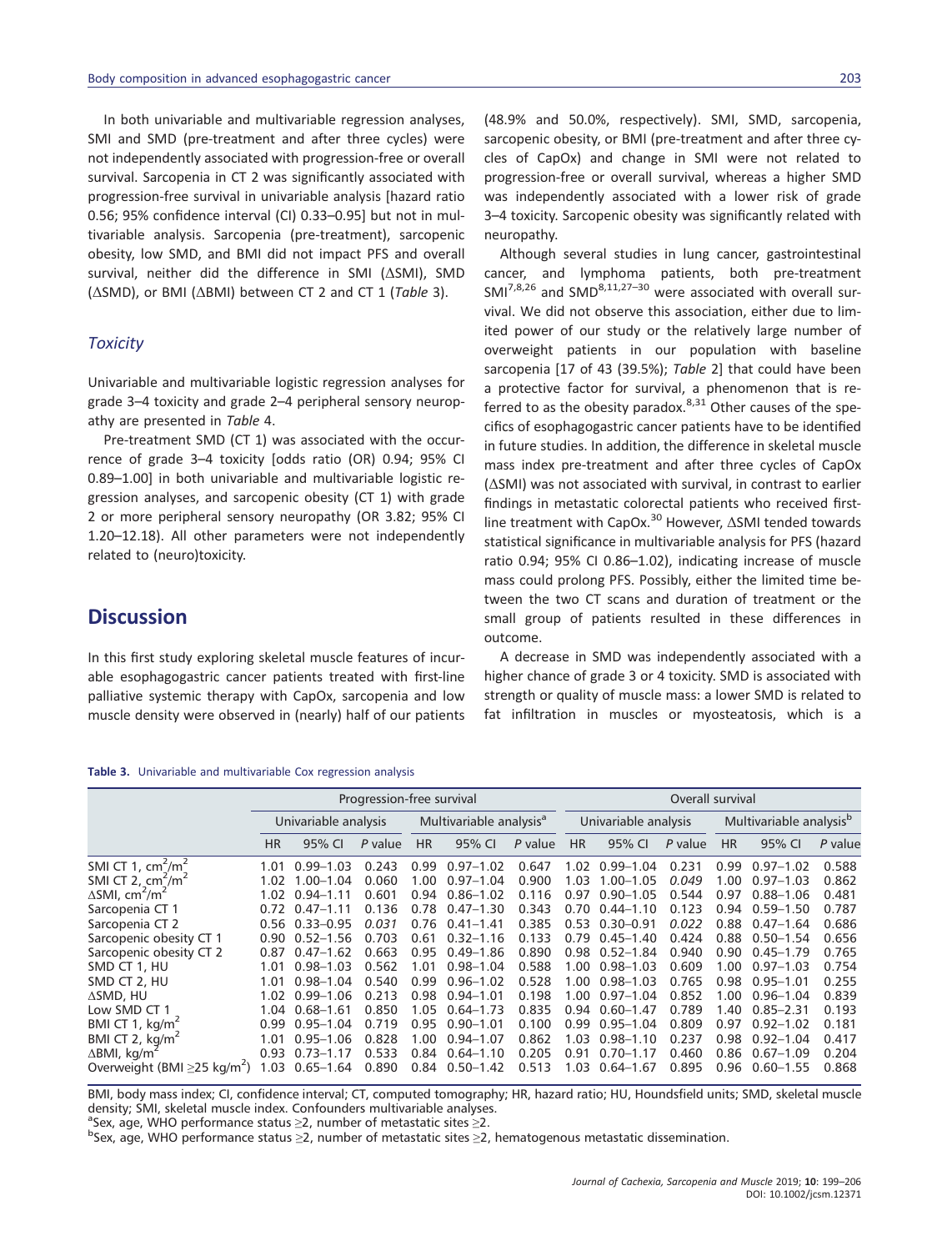**Table 4.** Univariable and multivariable logistic regression analysis.

|                                               |           |                      | Toxicity grade 3 or 4 |           | Peripheral sensory neuropathy grade $\geq 2$ |           |           |                                   |         |  |  |
|-----------------------------------------------|-----------|----------------------|-----------------------|-----------|----------------------------------------------|-----------|-----------|-----------------------------------|---------|--|--|
|                                               |           | Univariable analysis |                       |           | Multivariable analysis <sup>a</sup>          |           |           | Univariable analysis <sup>b</sup> |         |  |  |
|                                               | <b>OR</b> | 95% CI               | P value               | <b>OR</b> | 95% CI                                       | $P$ value | <b>OR</b> | 95% CI                            | P value |  |  |
| SMI CT 1, $\text{cm}^2/\text{m}^2$            | 1.01      | $0.97 - 1.06$        | 0.600                 | 1.00      | $0.96 - 1.06$                                | 0.734     | 0.99      | $0.93 - 1.05$                     | 0.645   |  |  |
| SMI CT 2, $\text{cm}^2/\text{m}^2$            | 1.00      | $0.95 - 1.06$        | 0.930                 | 1.00      | $0.95 - 1.05$                                | 0.924     | 0.97      | $0.91 - 1.04$                     | 0.376   |  |  |
| $\Delta$ SMI, cm <sup>2</sup> /m <sup>2</sup> | 0.96      | $0.83 - 1.10$        | 0.521                 | 0.97      | $0.84 - 1.11$                                | 0.633     | 0.98      | $0.84 - 1.14$                     | 0.784   |  |  |
| Sarcopenia CT 1                               | 0.88      | $0.37 - 2.11$        | 0.778                 | 0.87      | $0.36 - 2.11$                                | 0.764     | 1.87      | $0.65 - 5.38$                     | 0.248   |  |  |
| Sarcopenia CT 2                               | 1.59      | $0.57 - 4.44$        | 0.379                 | 1.48      | $0.52 - 4.23$                                | 0.462     | 0.75      | $0.24 - 2.32$                     | 0.618   |  |  |
| Sarcopenic obesity CT 1                       | 1.29      | $0.44 - 3.80$        | 0.647                 | 1.19      | $0.39 - 3.60$                                | 0.760     | 3.82      | 1.20-12.18                        | 0.024   |  |  |
| Sarcopenic obesity CT 2                       | 0.94      | $0.27 - 3.21$        | 0.916                 | 0.91      | $0.26 - 3.22$                                | 0.886     | 1.30      | $0.35 - 4.91$                     | 0.699   |  |  |
| SMD CT 1, HU                                  | 0.94      | $0.89 - 0.99$        | 0.019                 | 0.94      | $0.89 - 1.00$                                | 0.037     | 1.02      | $0.97 - 1.09$                     | 0.435   |  |  |
| SMD CT 2, HU                                  | 0.95      | $0.89 - 1.00$        | 0.080                 | 0.95      | $0.90 - 1.01$                                | 0.109     | 1.07      | $0.99 - 1.14$                     | 0.074   |  |  |
| $\Delta$ SMD, HU                              | 0.99      | $0.93 - 1.05$        | 0.724                 | 0.99      | $0.93 - 1.06$                                | 0.741     | 0.98      | $0.91 - 1.04$                     | 0.464   |  |  |
| Low SMD CT1                                   | 1.81      | $0.75 - 4.37$        | 0.186                 | 1.75      | $0.72 - 4.28$                                | 0.219     | 0.57      | $0.20 - 1.63$                     | 0.294   |  |  |
| BMI CT 1, $kg/m2$                             | 1.06      | $0.96 - 1.17$        | 0.243                 | 1.04      | $0.95 - 1.15$                                | 0.403     | 0.97      | $0.86 - 1.10$                     | 0.675   |  |  |
| BMI CT 2, kg/m <sup>2</sup>                   | 1.03      | $0.92 - 1.15$        | 0.611                 | 1.03      | $0.92 - 1.15$                                | 0.649     | 0.85      | $0.71 - 1.03$                     | 0.099   |  |  |
| $\Delta$ BMI, kg/m <sup>2</sup>               | 0.80      | $0.52 - 1.22$        | 0.306                 | 0.88      | $0.56 - 1.38$                                | 0.567     | 1.03      | $0.64 - 1.65$                     | 0.902   |  |  |
| Overweight (BMI $\geq$ 25 kg/m <sup>2</sup> ) | 1.11      | $0.44 - 2.78$        | 0.830                 | 0.87      | $0.33 - 2.35$                                | 0.790     | 1.87      | $0.65 - 5.39$                     | 0.249   |  |  |

BMI, body mass index; CI, confidence interval; CT, computed tomography; HU, Houndsfield units; OR, odds ratio; SMD, skeletal muscle density; SMI, skeletal muscle index. Confounders multivariable analyses.

<sup>a</sup>WHO performance status >2.

<sup>a</sup>WHO performance status ≥2.<br><sup>b</sup>There were no confounders, so only univariable analysis was performed.

pathological condition.<sup>9,27,32,33</sup> Myosteatosis is hypothesized to be a preliminary state for sarcopenia and therefore a more accurate representative of muscle function than the SMI.<sup>27</sup> Half of our patients had a pre-treatment SMD that was beyond cut-off values, which is in line with the 58.5% of low SMD in the study with metastatic gastric cancer patients in which the same cut-off values of Martin *et al*. were used.<sup>11</sup>

Patients with sarcopenic obesity had greater risk of grade 2–4 peripheral sensory neuropathy (OR 3.82; 95% CI 1.20– 12.18). A possible explanation is that oxaliplatin is a lipophilic agent and accumulates in the fat tissue compartments. In patients with excess fat, this may result in longer exposure to the drug that could lead to increased risk of neuropathy in sarcopenic obesity patients. $34,35$  Currently, dosing chemotherapy is performed base on body surface area, which is based on a patient's height and weight and used as an index for chemotherapy dosing, without taken body composition into account. This could result in overdosing in patients with sarcopenic obesity because of their high body surface area and decreased muscle mass, as reported in previous studies.10,20,34,36

In our study, we found that BMI did not differ between CT 1 and CT 2 although muscle mass decreased significantly, which supports earlier findings stating that muscle mass is not necessarily associated with BMI and that loss of muscle mass could be accompanied by growth of adipose tissue.<sup>13,35</sup>

Accordingly, there were significantly more patients with sarcopenia and sarcopenic obesity at the time of the evaluation CT scan than at the pre-treatment scan. Given the observed relation with sarcopenic obesity and neurotoxicity and SMD and toxicity grade 2–4, interventions to prevent decrease of SMI and SMD during palliative systemic treatment could prevent toxicity. Given the complex pathologic process of cachexia and sarcopenia and according to increasing evidence, these interventions should ideally be multimodal and at least consist of nutritional support, physical exercise perhaps combined with pharmacological interventions. This could prevent (pre) cachectic patients from developing refractory cachexia, a stage of cancer cachexia associated with progressive cancer not responding to anticancer treatment, low performance status, and short life expectancy.<sup>23,37</sup> In our study, we observed a median decrease of 4% in SMI and an increase of sarcopenic (obese) patients after only three cycles of chemotherapy, stressing the urgency that these preventive measures need to be applied in an early stage of treatment.

We are aware of several limitations in our study. Firstly, our study comprised a limited number of patients; nevertheless, it is the largest cohort esophagogastric cancer patients treated with palliative systemic therapy in which these analyses are performed. Secondly, patients without available CT scans were excluded from the analysis, which could lead to a possible selection bias created due to exclusion of patients without available CT scans. Furthermore, sample size was too small to perform subanalyses between sarcopenic patients with overweight and obesity, because obese sarcopenic patients may have a worse survival.<sup>38</sup> Moreover, we could not determine the relation between skeletal muscle features and quality of life, clinical outcomes, or muscle function or strength because these data were not prospectively collected in our study. In metastatic lung cancer patients treated with first-line systemic therapy, clinical outcomes and global quality of life were positively associated with skeletal muscle features.<sup>39</sup> This deserves further study in esophagogastric cancer patients. Lastly, approximately 7% of included CT scans were not performed in our centre. Although in all CT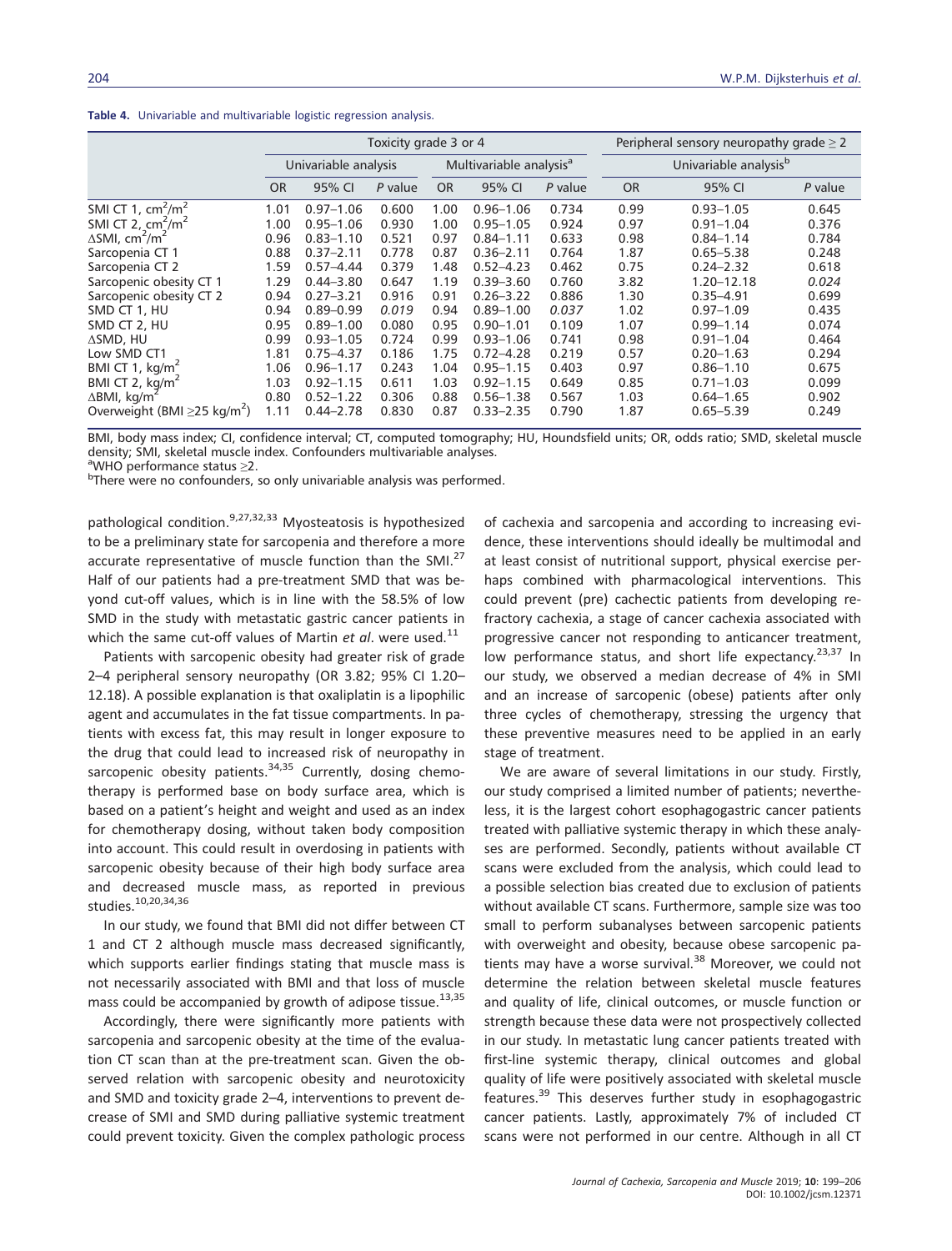scans intravenous contrast was used, differences in contrastenhancement phases and tube voltages might affect calculations of determinants used in our study.<sup>40,41</sup>

In conclusion, skeletal muscle mass and density, sarcopenia, and sarcopenic obesity are not associated with survival in advanced esophagogastric cancer patients treated with first-line chemotherapy. However, low SMD is independently associated with the occurrence of grade 3–4 toxicities and sarcopenic obesity with grade 2–4 peripheral sensory neuropathy. Research focusing on interventions to increase or prevent decrease of muscle mass index and density and adjustment of chemotherapy doses to muscle mass could be valuable in preventing chemotherapy toxicity in these patients in the future.

Committee of the Amsterdam UMC. Therefore, formal approval of the Medical Ethics Committee was not necessary. The authors certify that they comply with the ethical guidelines for publishing in the *Journal of Cachexia, Sarcopenia and Muscle*: update 2017.<sup>42</sup>

# **Conflicts of interest**

M.G.H.v.O. has received unrestricted research grants from Bayer, Lilly, Merck Serono, and Roche. H.W.M.v.L. has served as a consultant for Celgene, Lilly, and Nordic and has received unrestricted research funding from Bayer, Celgene, Lilly, Merck Serono, MSD, Nordic, and Roche. The other authors have nothing to disclose.

# **Ethical standards**

Our study was considered Medical Research Involving Human Subjects Act (WMO) exempt by the Medical Ethics

# **References**

- 1. Haj Mohammad N, Bernards N, van Putten M, Lemmens VEPP, van Oijen MGH, van Laarhoven HWM. Volume-outcome relation in palliative systemic treatment of metastatic oesophagogastric cancer. *Eur J Cancer* 2017;**78**:28–36.
- 2. Wagner AD, Unverzagt S, Grothe W, Kleber G, Grothey A, Haerting J, et al. Chemotherapy for advanced gastric cancer. *Cochrane Database Syst Rev* 2010; [https://doi.org/](https://doi.org/10.1002/14651858.CD004064.pub3.) [10.1002/14651858.CD004064.pub3.](https://doi.org/10.1002/14651858.CD004064.pub3.)
- 3. Janmaat VT, Steyerberg EW, van der Gaast A, Mathijssen RHJ, Bruno MJ, Peppelenbosch MP, et al. Palliative chemotherapy and targeted therapies for esophageal and gastroesophageal junction cancer. *Cochrane Database Syst Rev* 2017;**2017**.
- 4. Al-Batran SE, Ajani JA. Impact of chemotherapy on quality of life in patients with metastatic esophagogastric cancer. *Cancer* 2010;**116**:2511–2518.
- 5. Cunningham D, Starling N, Rao S, Iveson T, Nicolson M, Coxon F, et al. Capecitabine and oxaliplatin for advanced esophagogastric cancer. *N Engl J Med* 2008;**358**:36–46.
- 6. Waddell T, Verheij M, Allum W, Cunningham D, Cervantes A, Arnold D. Gastric cancer: ESMO-ESSO-ESTRO clinical practice guidelines for diagnosis, treatment and follow-up. *Eur J Surg Oncol* 2014;**40**:584–591.
- 7. Lanic H, Kraut-Tauzia J, Modzelewski R, Clatot F, Mareschal S, Picquenot JM, et al. Sarcopenia is an independent prognostic factor in elderly patients with diffuse large B-cell lymphoma treated with immunochemotherapy. *Leuk Lymphoma* 2014;**55**:817–823.
- 8. Martin L, Birdsell L, MacDonald N, Reiman T, Clandinin MT, McCargar LJ, et al. Cancer cachexia in the age of obesity: skeletal muscle depletion is a powerful prognostic factor, independent of body mass index. *J Clin Oncol* 2013;**31**:1539–1547.
- 9. Hopkins JJ, Sawyer MB. A review of body composition and pharmacokinetics in oncology. *Expert Rev Clin Pharmacol* 2017;**2433**:1–10.
- 10. Prado CMM, Baracos VE, McCargar LJ, Reiman T, Mourtzakis M, Tonkin K, et al. Sarcopenia as a determinant of chemotherapy toxicity and time to tumor progression in metastatic breast cancer patients receiving capecitabine treatment. *Clin Cancer Res* 2009;**15**:2920–2926.
- 11. Hayashi N, Ando Y, Gyawali B, Shimokata T, Maeda O, Fukaya M, et al. Low skeletal muscle density is associated with poor survival in patients who receive chemotherapy for metastatic gastric cancer. *Oncol Rep* 2016;**35**:1727–1731.
- 12. Gibson DJ, Burden ST, Strauss BJ, Todd C, Lal S. The role of computed tomography in evaluating body composition and the influence of reduced muscle mass on clinical outcome in abdominal malignancy: a systematic review. *Eur J Clin Nutr* 2015;**69**:1079–1086.
- 13. Mourtzakis M, Prado CMM, Lieffers JR, Reiman T, McCargar LJ, Baracos VE. A practical and precise approach to quantification of body composition in cancer patients using computed tomography images acquired during routine care. *Appl Physiol Nutr Metab* 2008;**33**:997–1006.
- 14. Shen W, Punyanitya M, Wang Z, Gallagher D, St.-Onge M-P, Albu J, et al. Total body

skeletal muscle and adipose tissue volumes: estimation from a single abdominal cross-sectional image. *J Appl Physiol* 2004;**97**:2333–2338.

- 15. Järvinen T, Ilonen I, Kauppi J, Salo J, Räsänen J. Loss of skeletal muscle mass during neoadjuvant treatments correlates with worse prognosis in esophageal cancer: a retrospective cohort study. *World J Surg Oncol* 2018;**16**:17–19.
- 16. Elliott JA, Doyle SL, Murphy CF, King S, Guinan EM, Beddy P, et al. Sarcopenia: prevalence, and impact on operative and oncologic outcomes in the multimodal management of locally advanced esophageal cancer. *Ann Surg* 2017;**266**:822–830.
- 17. Zhuang C-L, Huang D-D, Pang W-Y, Zhou C-J, Wang S-L, Lou N, et al. Sarcopenia is an independent predictor of severe postoperative complications and long-term survival after radical gastrectomy for gastric cancer. *Medicine (Baltimore)* 2016;**95**:e3164.
- 18. Levolger S, Van Vugt JLA, De Bruin RWF, IJzermans JNM. Systematic review of sarcopenia in patients operated on for gastrointestinal and hepatopancreatobiliary malignancies. *Br J Surg* 2015;**102**:1448–1458.
- 19. Tamandl D, Paireder M, Asari R, Baltzer PA, Schoppmann SF, Ba-Ssalamah A. Markers of sarcopenia quantified by computed tomography predict adverse long-term outcome in patients with resected oesophageal or gastro-oesophageal junction cancer. *Eur Radiol* 2016;**26**:1359–1367.
- 20. Antoun S, Borget I, Lanoy E. Impact of sarcopenia on the prognosis and treatment toxicities in patients diagnosed with cancer. *Curr Opin Support Palliat Care* 2013;**7**:383–389.